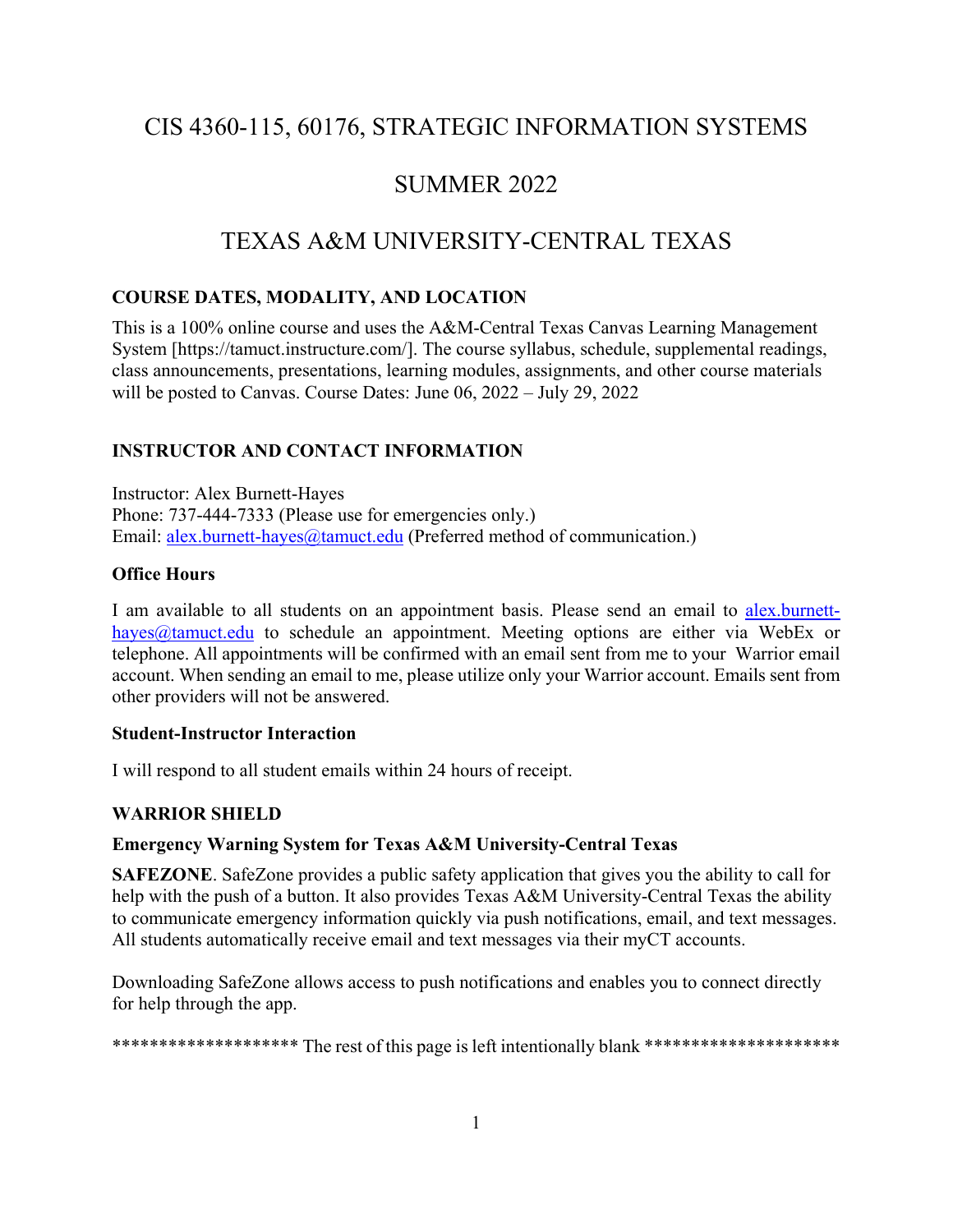You can download SafeZone from the app store and use your myCT credentials to log in. If you would like more information, you can visit the [SafeZone](http://www.safezoneapp.com/) website [www.safezoneapp.com]. To register SafeZone on your phone, please follow these 3 easy steps*:*

- 1. Download the SafeZone App from your phone store using the link below:
	- o [iPhone/iPad:](https://apps.apple.com/app/safezone/id533054756) [https://apps.apple.com/app/safezone/id533054756]
	- o [Android Phone / Tablet](https://play.google.com/store/apps/details?id=com.criticalarc.safezoneapp)
	- [https://play.google.com/store/apps/details?id=com.criticalarc.safezoneapp]
- 2. Launch the app and enter your myCT email address (e.g.  $\{name\}$ ) ( $@$ tamuct.edu)
- 3. Complete your profile and accept the terms of service

# **COURSE INFORMATION**

# **Course Overview and Description**

This course will explore necessary management actions, which will ensure that information is available, correct, manipulatable, protected, and archived in proper forms to allow for strategic use of information systems in the enterprise. Throughout this course, we will review a set of conceptual frameworks of IT management and by developing a critical view of two levels of IT management - strategic and tactical. We will address the value/importance of IT from strategic and tactical perspectives and the IT management challenges of managing people, processes, and technology.

**Prerequisite(s):** Senior Standing or CIS 4350 or Permission of Department Chair.

**Course Attributes:** Writing Instructive Program

## **Course Objective or Goal Student Learning Outcomes**

At the conclusion of the course, the student will be able to:

CL01: Summarize how business organizations employ information technology to create a competitive advantage.

CL02: Demonstrate among the ways businesses use IT strategically, such as for enterprise, business-to-business, and e-commerce computing.

CL03: Explain the roles and impact of business processes as they relate to information systems within an organization.

CL04: Analyze formal methodologies to improve system planning, analysis, and architecture design.

CL05: Analyze the architecture of an electronic commerce system, including the system hardware, system software, database system, online transaction, and user interface.

CL06: Evaluate how each component of an e-commerce system can be used to improve a business organization and contribute to its competitive advantage.

CL07: Create a technology strategy for an organization.

\*\*\*\*\*\*\*\*\*\*\*\*\*\*\*\*\*\*\*\* The rest of this page is left intentionally blank \*\*\*\*\*\*\*\*\*\*\*\*\*\*\*\*\*\*\*\*\*\*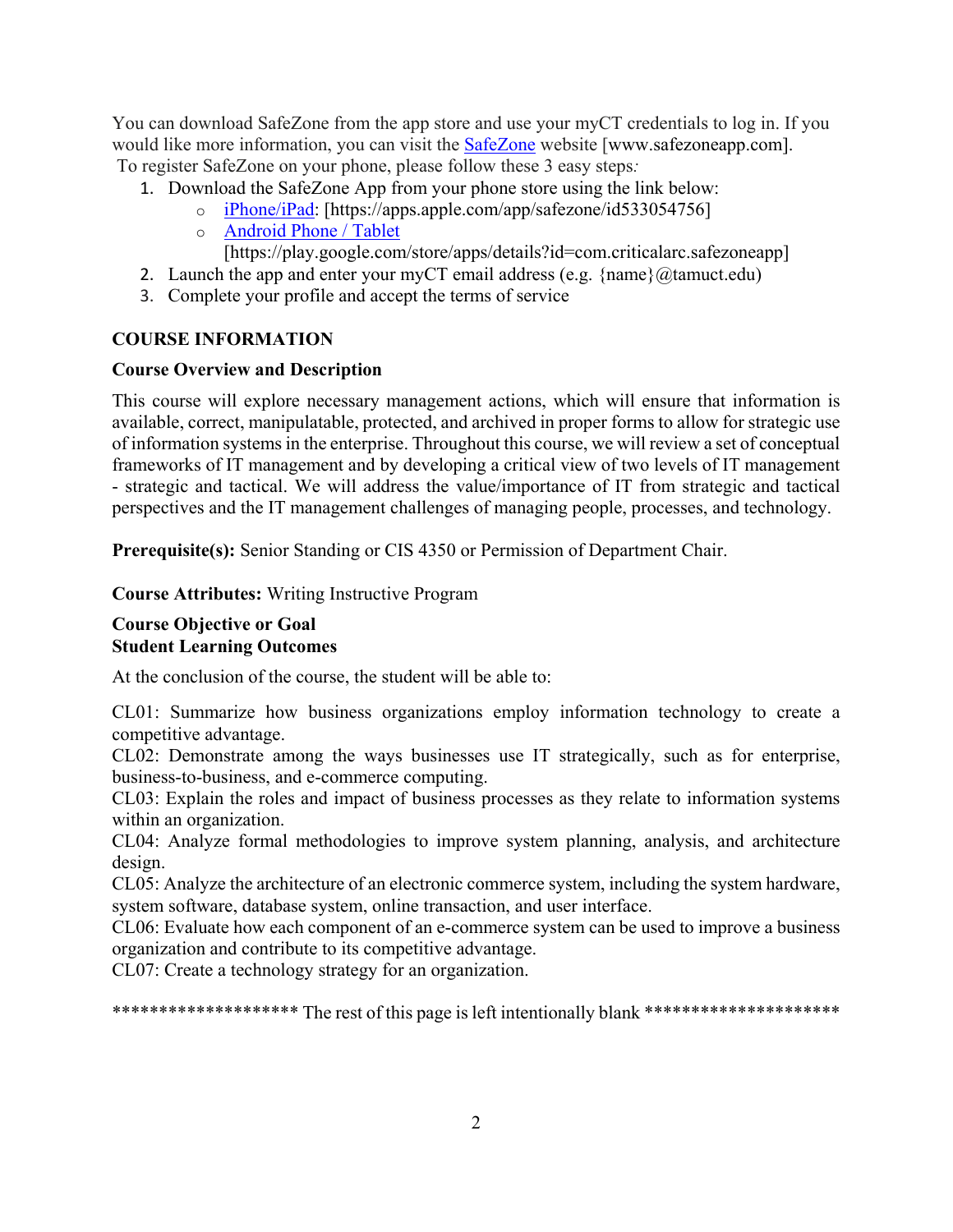| CLOs             | PLOs           |           |                           |             |
|------------------|----------------|-----------|---------------------------|-------------|
|                  | Written        | Ethical   | <b>Computing Solution</b> | IT Security |
|                  | Communication  | Reasoning | Design                    | Knowledge   |
| CLO <sub>1</sub> | R              |           |                           |             |
| CLO <sub>2</sub> | R              |           |                           |             |
| CLO <sub>3</sub> | R              |           |                           |             |
| CLO <sub>4</sub> | $\mathbf R$    |           | P                         |             |
| CLO <sub>5</sub> | $\overline{R}$ |           | P                         |             |
| CLO <sub>6</sub> | $\mathbb{R}$   |           | P                         |             |
| CLO7             | R              |           | Þ                         |             |

# **Relationship Between CLOs and Program Learning Outcomes (PLOs)**

# **Competency Goals Statements**

BS-CIS, BBA-CIS, BAAS\_IT Competencies:

- Graduates should demonstrate the ability to communicate effectively on technical and nontechnical subjects in Computer Information Systems.
- Graduates should be able to analyze business requirements and design appropriate Information Systems solutions,
- Graduates should be able to demonstrate an ability to apply general knowledge and skills related to software application solutions to an organization's Information System's needs.

# **REQUIRED READING AND TEXTBOOK**

**Title:** The Strategic Management of Information Systems - Building a Digital Strategy **Authors:** Joe Peppard and John Ward **Edition**:  $4<sup>th</sup>$ **Publisher**: John Wiley & Sons UK **Print ISBN:** 9780470034675, 047003467X **eText ISBN:** 9781119215479, 1119215471 **Copyright year:** 2016





\*\*\*\*\*\*\*\*\*\*\*\*\*\*\*\*\*\*\*\* The rest of this page is left intentionally blank \*\*\*\*\*\*\*\*\*\*\*\*\*\*\*\*\*\*\*\*\*\*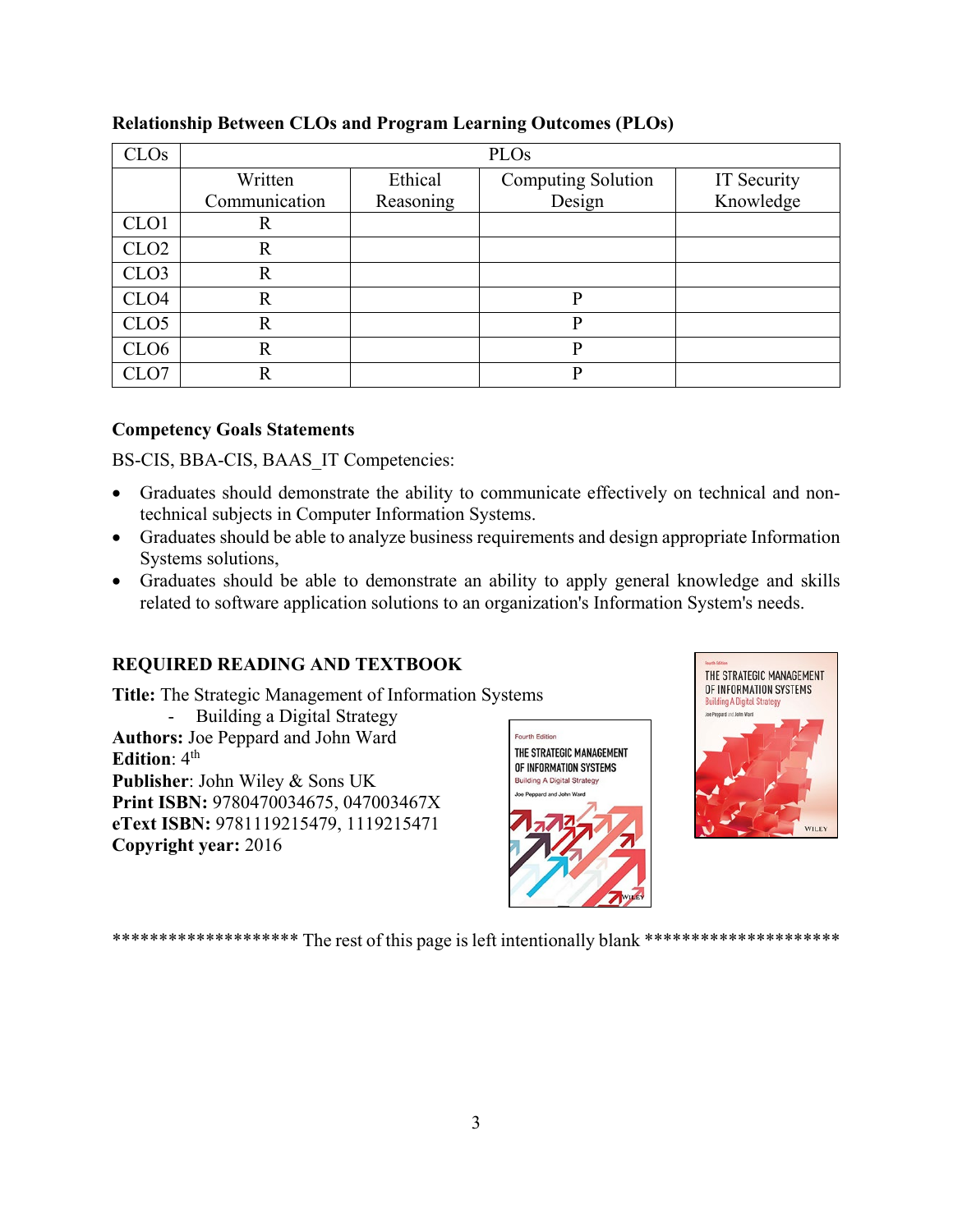## **COURSE REQUIREMENTS**

Meet & Greet Discussion Forum: This assignment will be a discussion post where you will give a brief (about two short paragraphs) description of yourself and why you are taking this class. Only share what you are comfortable with. The Meet & Greet discussion forum is worth a maximum of five (5) points.

**Group Discussion Forums**: There will be six (6) group discussion forums. The group discussion forums will initiate with an instructor posed question. Students must make an initial post (150 word minimum) and a minimum of two reply posts (75-word minimum each) to their classmates. The reply post requirement necessitates a response to two (2) different members of the class. Continued conversations beyond the minimum reply posts required are encouraged. All posts should be substantive and further adhere to the Group Discussion Forum Grading Rubric as it appears later in this syllabus (and in Canvas). Note: The group discussion forums will require critical thinking and research skills (as group discussion forum answers are not entirely found in the textbook). The group discussion forum goal is to enhance our individual and collective knowledge (sharing our opinions and insights along the way). The group discussion forums are worth a maximum of twenty (20) points each for a maximum total of 120 points.

**Quizzes**: There will be six (6) quizzes to be completed in the A&M-Central Texas Canvas Learning Management System. Each quiz includes three  $(3)$  – five  $(5)$  short answer essay questions to be answered in a 75-minute timeframe. The quizzes with one (1) attempt are open book and open notes. The quizzes are worth a maximum of twenty (20) points for a maximum total of 120 points. All quiz questions must be answered in your own words except when asked for a specific list (detailed directions appear in Canvas).

**Case Study (Signature Assignment):** There will be one (1) case study to be completed in the A&M-Central Texas Canvas Learning Management System. The case study has five (5) waypoints. Detailed instructions for the case study appear in Canvas. The case study is worth a maximum total across waypoints of 105 points. The complete and final case study submission (Case Study Waypoint #5) will be graded according to the Case Study Waypoint #5 Grading Rubric as it appears later in this syllabus (and in Canvas). Case Study Waypoints #1 - #4 will be graded on your ability to follow instructions and further on the overall developed product (how much effort you put into it). You will have an opportunity to revise and resubmit Case Study Waypoints #1 - #4 based upon the individualized feedback you receive (serving as a grade improvement measure and an opportunity to develop a more complete and developed final case study submission).

\*\*\*\*\*\*\*\*\*\*\*\*\*\*\*\*\*\*\*\* The rest of this page is left intentionally blank \*\*\*\*\*\*\*\*\*\*\*\*\*\*\*\*\*\*\*\*\*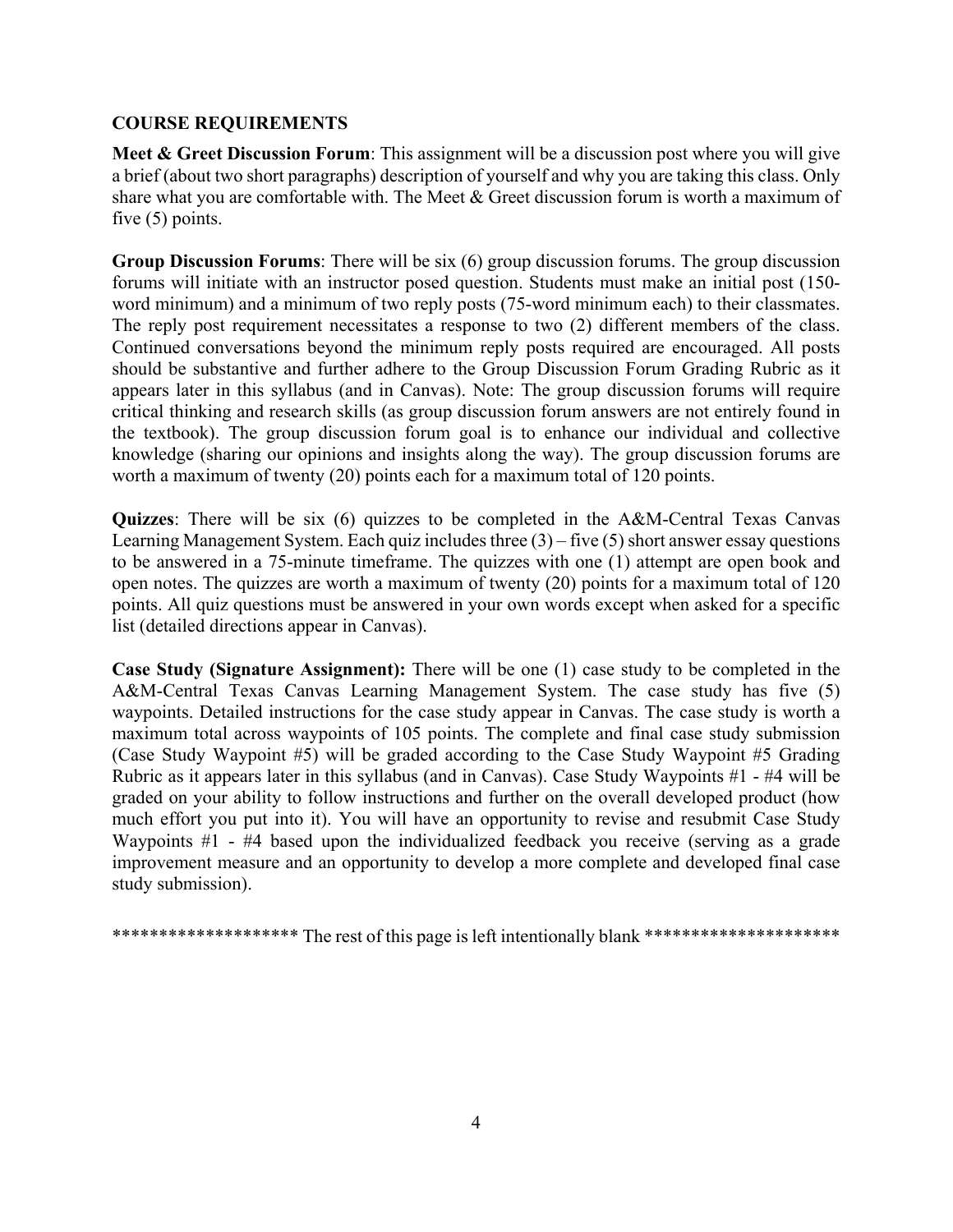## **Grading Criteria Rubric and Conversion**

| Required Activity                  |            | Quantity | Points | Total |
|------------------------------------|------------|----------|--------|-------|
| Meet & Greet Discussion Forum      | $(1.43\%)$ |          |        |       |
| <b>Group Discussion Forums</b>     | (34.285%)  |          | 20     | 120   |
| Quizzes                            | (34.285%)  |          | 20     | 120   |
| Case Study (Multiple Deliverables) | $(30\%)$   |          | 105    | 105   |
| Total                              |            |          |        | 350   |

| Point Range | Letter Grade |  |
|-------------|--------------|--|
| 350-315     | Α            |  |
| 314-280     |              |  |
| 279-245     | $\subset$    |  |
| 244-210     |              |  |
| $209 - 0$   |              |  |

# **Posting of Grades**

Grades will be posted to the Canvas grade book as assignments are graded. This will typically be done once all students have submitted the assignment.

# **Grading Policies**

All assignments must be submitted before the posted deadline. No late assignments will be accepted.

\*\*\*\*\*\*\*\*\*\*\*\*\*\*\*\*\*\*\*\*\* The rest of this page is left intentionally blank \*\*\*\*\*\*\*\*\*\*\*\*\*\*\*\*\*\*\*\*\*\*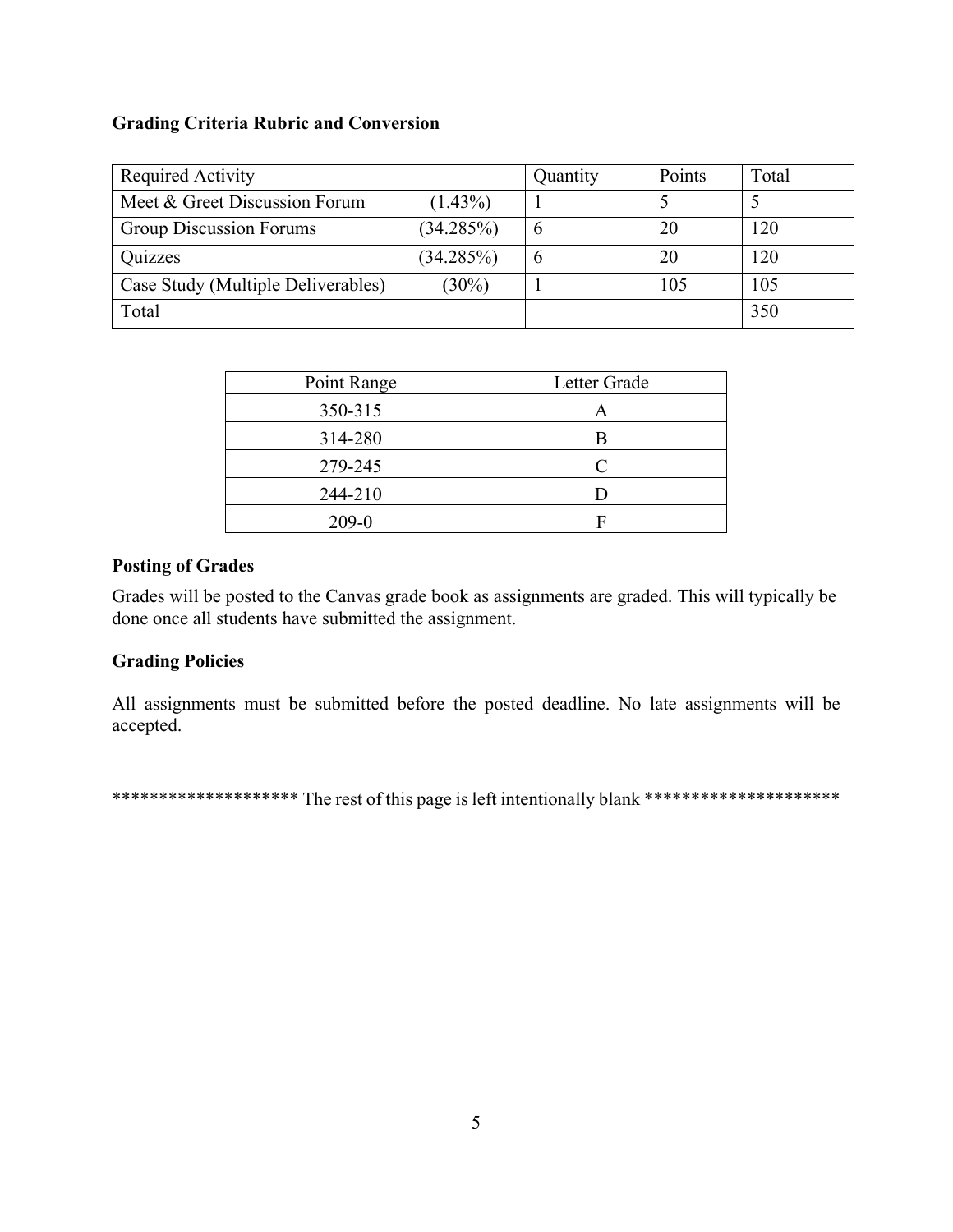# **COURSE OUTLINE AND CALENDAR**

## **Complete Course Calendar**

| Week           | Dates           | Learning Materials       | Deliverables                  |
|----------------|-----------------|--------------------------|-------------------------------|
|                |                 | Read Syllabus Thoroughly | Meet & Greet Discussion Forum |
|                |                 | Chapter 1 Textbook       | Discussion Forum #1           |
| $\mathbf{1}$   | $06/06 - 06/12$ | Chapter 2 Textbook       | Quiz #1                       |
|                |                 | Chapter 1 PPTs           | Case Study Waypoint #1        |
|                |                 | Chapter 2 PPTs           |                               |
|                |                 | Chapter 3 Textbook       | Discussion Forum #2           |
| $\overline{2}$ | $06/13 - 06/19$ | Chapter 4 Textbook       | Quiz #2                       |
|                |                 | Chapter 3 PPTs           | Case Study Waypoint #2        |
|                |                 | Chapter 4 PPTs           |                               |
|                |                 | Chapter 5 Textbook       | Discussion Forum #3           |
| 3              | $06/20 - 06/26$ | Chapter 6 Textbook       | Quiz #3                       |
|                |                 | Chapter 5 PPTs           |                               |
|                |                 | Chapter 6 PPTs           |                               |
| $\overline{4}$ | $06/27 - 07/03$ |                          | Case Study Waypoint #3        |
|                |                 | Chapter 7 Textbook       | Discussion Forum #4           |
| 5              | $07/04 - 07/10$ | Chapter 8 Textbook       | Quiz #4                       |
|                |                 | Chapter 7 PPTs           |                               |
|                |                 | Chapter 8 PPTs           |                               |
| 6              |                 | Chapter 9 Textbook       | Discussion Forum #5           |
|                | $07/11 - 07/17$ | Chapter 10 Textbook      | Quiz #5                       |
|                |                 | Chapter 9 PPTs           | Case Study Waypoint #4        |
|                |                 | Chapter 10 PPTs          |                               |
|                |                 | Chapter 11 Textbook      | Discussion Forum #6           |
| $\overline{7}$ | $07/18 - 07/24$ | Chapter 12 Textbook      | Quiz #6                       |
|                |                 | Chapter 11 PPTs          |                               |
|                |                 | Chapter 12 PPTs          |                               |
| 8              | $07/25 - 07/29$ |                          | Case Study Waypoint #5        |

\*\*\*\*\*\*\*\*\*\*\*\*\*\*\*\*\*\*\*\*\* The rest of this page is left intentionally blank \*\*\*\*\*\*\*\*\*\*\*\*\*\*\*\*\*\*\*\*\*\*\*

# **Important University Dates**

Please see the attached link for the A&M-Central Texas Academic Calendars, which track important deadlines and dates for the school year and semesters: for the school year and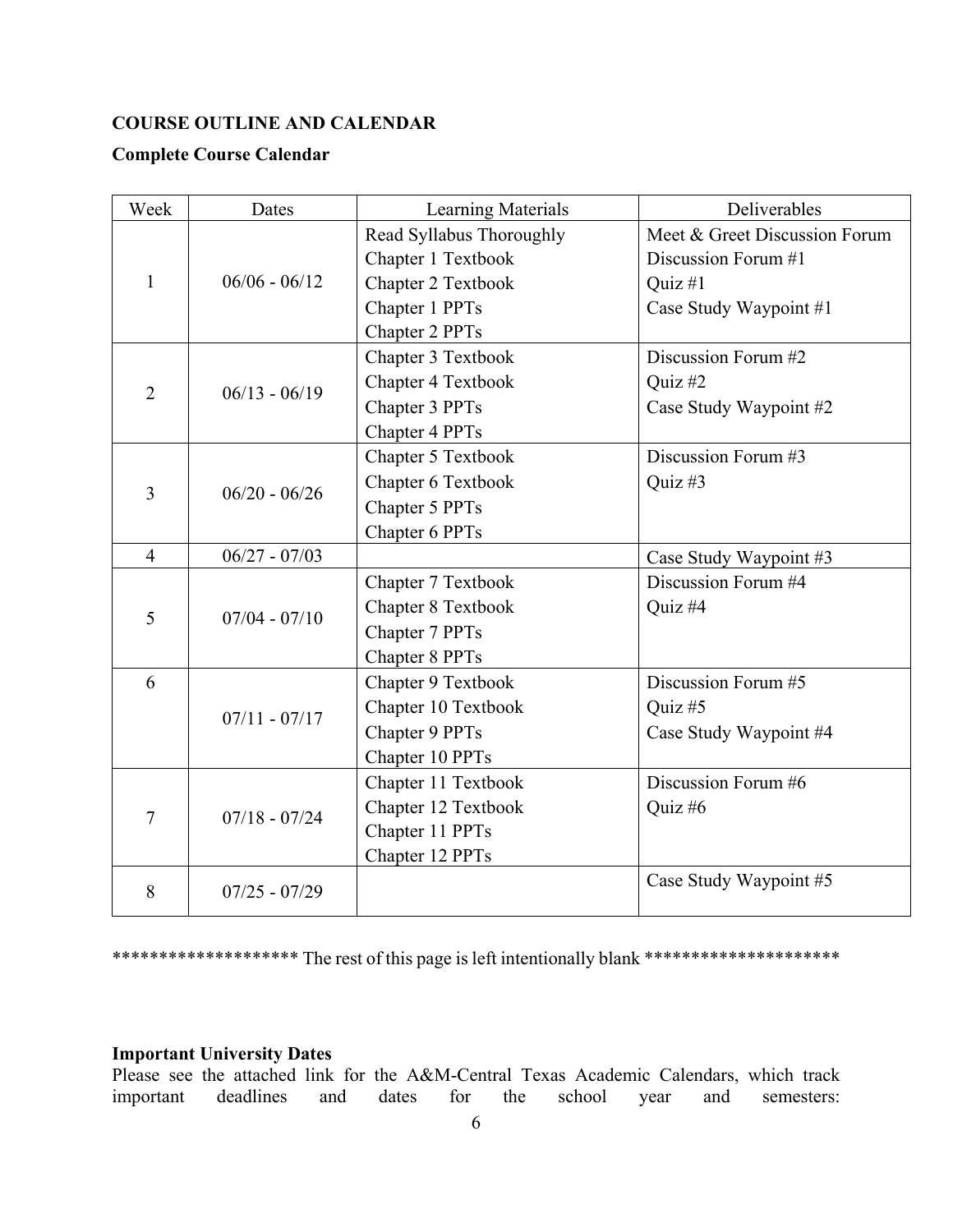<https://www.tamuct.edu/registrar/academic-calendar.html>

#### **TECHNOLOGY REQUIREMENTS AND SUPPORT**

This course will use Microsoft Office 365 software. As a University student, you can download the software at no cost. Please access this University link for download instructions: <https://tamuct.onecampus.com/task/all/office365-software>

#### **Technology Requirements**

This course will use the A&M-Central Texas Instructure Canvas learning management system. **We strongly recommend the latest versions of Chrome or Firefox browsers. Canvas no longer supports any version of Internet Explorer.**

Log on to A&M-Central Texas Canvas [https://tamuct.instructure.com/] or access Canvas through the TAMUCT Online link in myCT [https://tamuct.onecampus.com/]. You will log in through our Microsoft portal.

Username: Your MyCT email address. Password: Your MyCT password

#### **CANVAS SUPPORT**

Use the Canvas Help link located at the bottom of the left-hand menu for issues with Canvas. You can select "Chat with Canvas Support," submit a support request through "Report a Problem," or call the Canvas support line: 1-844-757-0953.

For issues related to course content and requirements, contact your instructor.

#### **ONLINE PROCTORED TESTING**

A&M-Central Texas uses Proctorio for online identity verification and proctored testing. This service is provided at no direct cost to students. If the course requires identity verification or proctored testing, the technology requirements are: Any computer meeting the minimum computing requirements, plus web camera, speaker, and microphone (or headset). Proctorio also requires the Chrome web browser with its custom plug-in.

\*\*\*\*\*\*\*\*\*\*\*\*\*\*\*\*\*\*\*\*\* The rest of this page is left intentionally blank \*\*\*\*\*\*\*\*\*\*\*\*\*\*\*\*\*\*\*\*\*\*

#### **OTHER TECHNOLOGY SUPPORT**

For log-in problems, students should contact Help Desk Central

24 hours a day, 7 days a week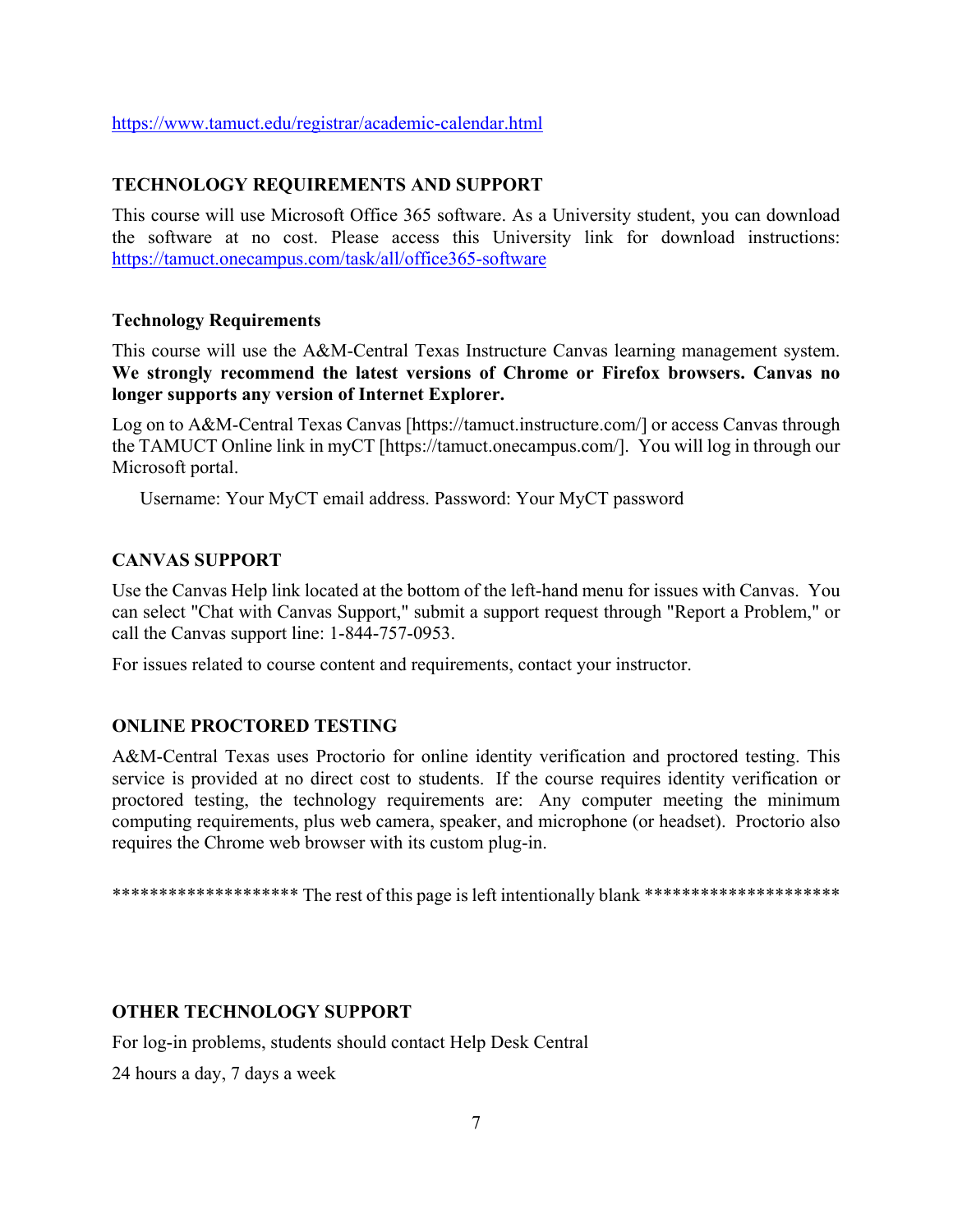Email: [helpdesk@tamu.edu](about:blank) Phone: (254) 519-5466 [Web Chat:](about:blank) [http://hdc.tamu.edu] *Please let the support technician know you are an A&M-Central Texas student.*

## **UNIVERSITY RESOURCES, PROCEDURES, AND GUIDELINES**

#### **Drop Policy**

If you discover that you need to drop this class, you must complete the [Drop Request](about:blank) Dynamic Form through Warrior Web.

[https://dynamicforms.ngwebsolutions.com/casAuthentication.ashx?InstID=eaed95b9-f2be-45f3 a37d-

46928168bc10&targetUrl=https%3A%2F%2Fdynamicforms.ngwebsolutions.com%2FSubmit% 2FForm%2FStart%2F53b8369e-0502-4f36-be43-f02a4202f612].

Faculty cannot drop students; this is always the responsibility of the student. The Registrar's Office will provide a deadline on the Academic Calendar for which the form must be completed. Once you submit the completed form to the Registrar's Office, you must go into Warrior Web and confirm that you are no longer enrolled. If you still show as enrolled, FOLLOW-UP with the Registrar's Office immediately. You are to attend class until the procedure is complete to avoid a penalty for absence. Should you miss the drop deadline or fail to follow the procedure, you will receive an F in the course, which may affect your financial aid and/or VA educational benefits.

#### **Academic Integrity**

Texas A&M University-Central Texas values the integrity of the academic enterprise and strives for the highest standards of academic conduct. A&M-Central Texas expects its students, faculty, and staff to support the adherence to high standards of personal and scholarly conduct to preserve the honor and integrity of the creative community. Any deviation by students from this expectation may result in a failing grade for the assignment and potentially a failing grade for the course. All academic misconduct concerns will be referred to the Office of Student Conduct. When in doubt about collaboration, citation, or any issue, please contact your instructor before taking a course of action.

For more [information](about:blank) regarding the Student Conduct process, [https://www.tamuct.edu/studentaffairs/student-conduct.html].

If you know of potential honor violations by other students, you may [submit](about:blank) a report [https://cm.maxient.com/reportingform.php?TAMUCentralTexas&layout\_id=0].

\*\*\*\*\*\*\*\*\*\*\*\*\*\*\*\*\*\*\*\*\* The rest of this page is left intentionally blank \*\*\*\*\*\*\*\*\*\*\*\*\*\*\*\*\*\*\*\*\*\*

#### **Academic Accommodations**

At Texas A&M University-Central Texas, we value an inclusive learning environment where every student has an equal chance to succeed and has the right to a barrier-free education. The Office of Access and Inclusion is responsible for ensuring that students with a disability receive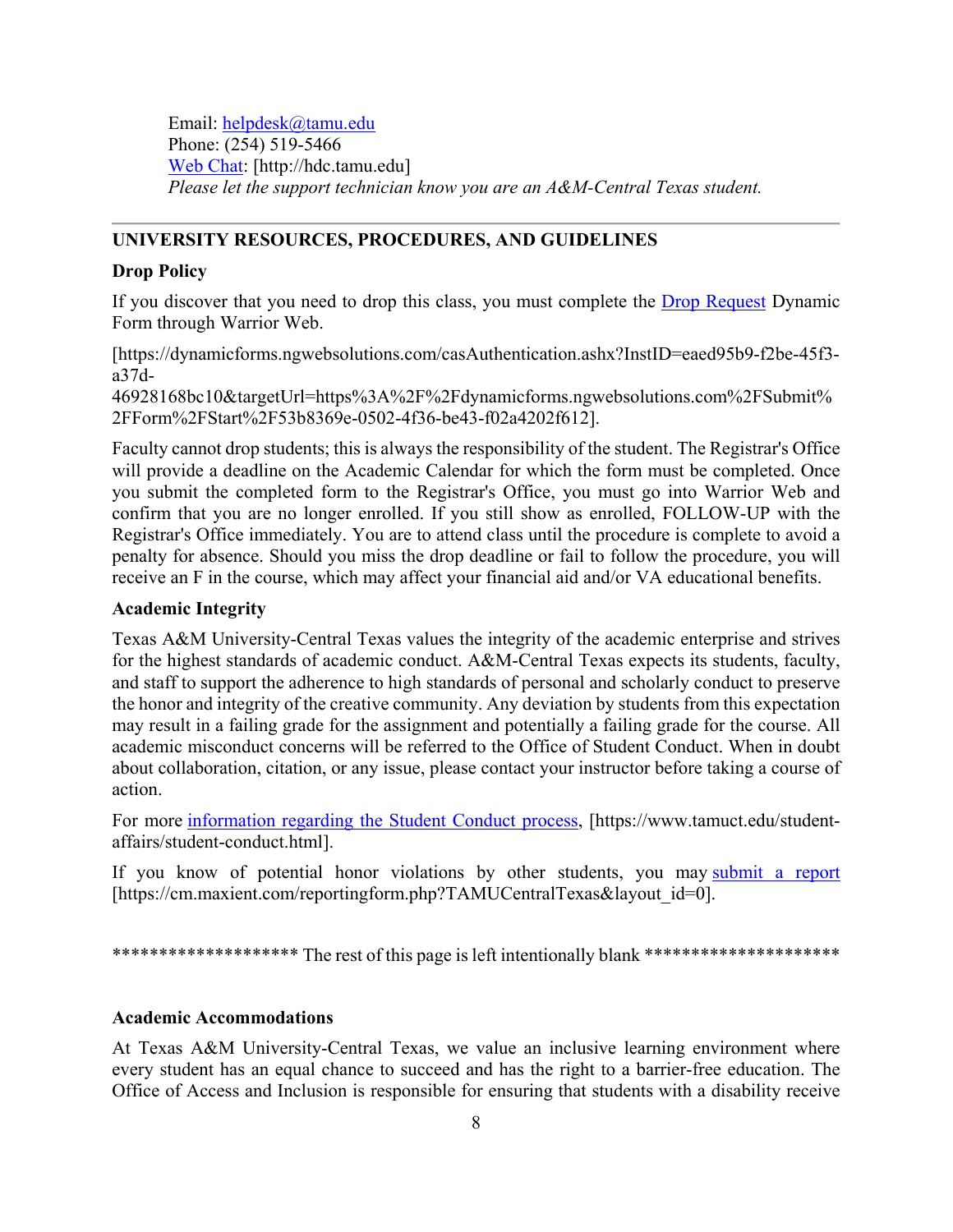equal access to the university's programs, services, and activities. If you believe you have a disability requiring reasonable accommodations, please contact the Office of Access and Inclusion, WH-212, or call (254) 501-5836. Any information you provide is private and confidential and will be treated as such.

For more information, please visit our [Access & Inclusion](about:blank) Canvas page (log-in required) [https://tamuct.instructure.com/courses/717]

# **Important information for Pregnant and/or Parenting Students**

Texas A&M University-Central Texas supports students who are pregnant and/or parenting. In accordance with requirements of Title IX and related guidance from US Department of Education's Office of Civil Rights, the Dean of Student Affairs' Office can assist students who are pregnant and/or parenting in seeking accommodations related to pregnancy and/or parenting. Students should seek out assistance as early in the pregnancy as possible. For more information, please visit [Student Affairs](about:blank) [https://www.tamuct.edu/student-affairs/pregnant-and-parenting-students.html]. Students may also contact the institution's Title IX Coordinator. If you would like to read more about these [requirements and guidelines](about:blank) online, please visit the website [http://www2.ed.gov/about/offices/list/ocr/docs/pregnancy.pdf].

Title IX of the Education Amendments Act of 1972 prohibits discrimination on the basis of sex and gender–including pregnancy, parenting, and all related conditions. A&M-Central Texas is able to provide flexible and individualized reasonable accommodation to pregnant and parenting students. All pregnant and parenting students should contact the Associate Dean in the Division of Student Affairs at (254) 501-5909 to seek out assistance. Students may also contact the University's Title IX Coordinator.

# **Tutoring**

Tutoring is available to all A&M-Central Texas students, on a remote online basis. Visit the Academic Support Community in Canvas to view schedules and contact information. Subjects tutored on campus include Accounting, Advanced Math, Biology, Finance, Statistics, Mathematics, and Study Skills. Student success coaching is available online upon request.

If you have a question regarding tutor schedules, need to schedule a tutoring session, are interested in becoming a tutor, success coaching, or have any other question, contact Academic Support Programs at (254) 501-5836, visit the Office of Student Success at 212F Warrior Hall, or by emailing studentsuccess@tamuct.edu.

Chat live with a tutor 24/7 for almost any subject from on your computer! Tutor.com is an online tutoring platform that enables A&M-Central Texas students to log in and receive online tutoring support at no additional cost. This tool provides tutoring in over 40 subject areas except writing support. Access Tutor.com through Canvas.

\*\*\*\*\*\*\*\*\*\*\*\*\*\*\*\*\*\*\*\* The rest of this page is left intentionally blank \*\*\*\*\*\*\*\*\*\*\*\*\*\*\*\*\*\*\*\*\*\*

# **University Writing Center**

University Writing Center: The University Writing Center (UWC) at Texas A&M University– Central Texas (TAMUCT) is a free service open to all TAMUCT students. For the Summer 2021 semester, all services will be online as a result of the COVID-19 pandemic. The hours of operation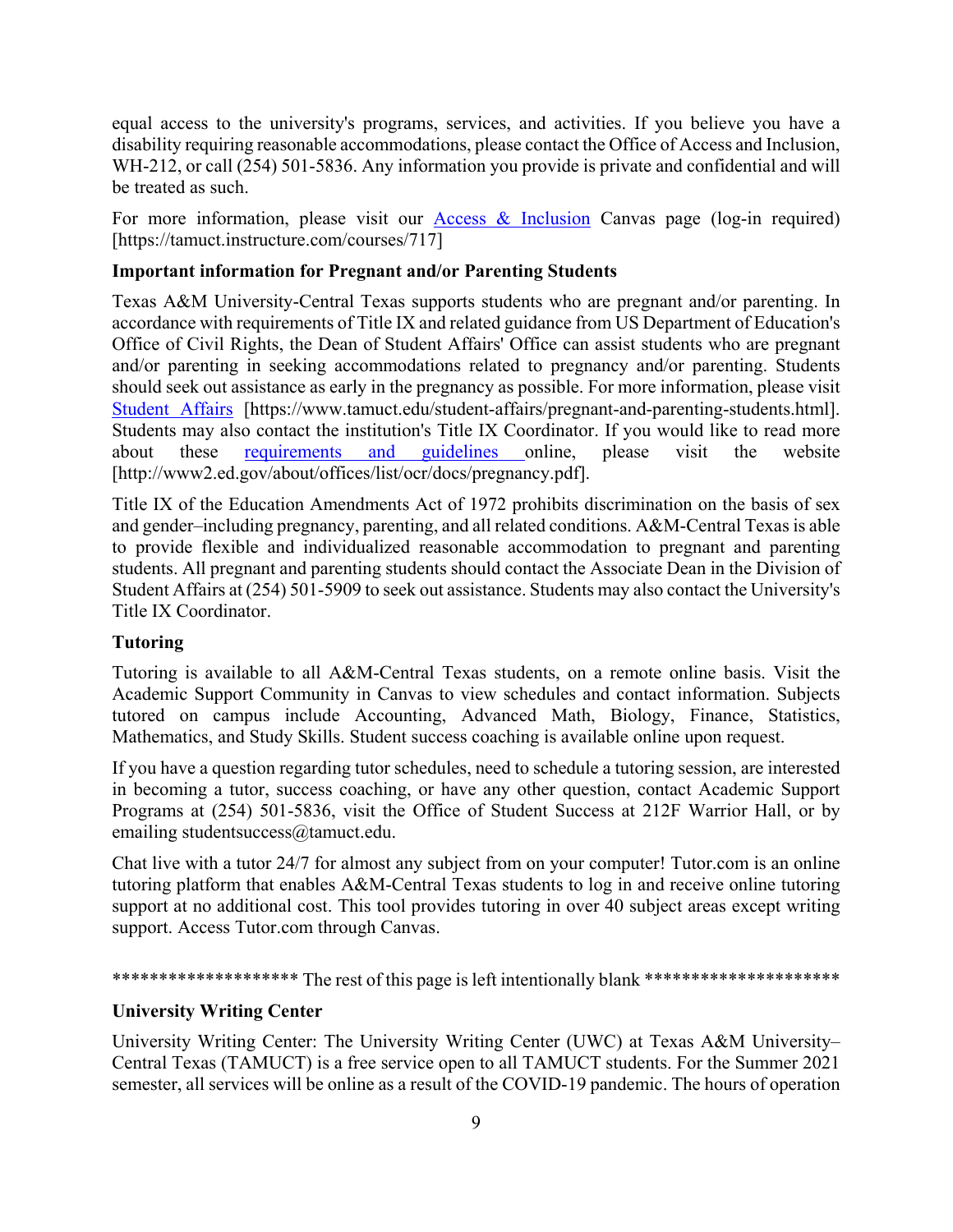are from 10:00 a.m.-4:00 p.m. Monday thru Thursday with satellite hours Monday thru Thursday from 6:00-9:00 p.m. The UWC is also offering hours from 12:00-3:00 p.m. on Saturdays.

Tutors are prepared to help writers of all levels and abilities at any stage of the writing process. By providing a practice audience for students' ideas and writing, our tutors highlight the ways in which they read and interpret students' texts, offering guidance and support throughout the various stages of the writing process. While tutors will not write, edit, or grade papers, they will assist students in developing more effective composing practices. Whether you need help brainstorming ideas, organizing an essay, proofreading, understanding proper citation practices, or just want a quiet place to work, the UWC is here to help!

Students may arrange a one-to-one session with a trained and experienced writing tutor by making an appointment via [WCOnline](about:blank) [https://tamuct.mywconline.com/]. In addition, you can email Dr. Bruce Bowles Jr. at [bruce.bowles@tamuct.edu](about:blank) if you have any questions about the UWC and/or need any assistance with scheduling.

#### **University Library**

The University Library provides many services in support of research across campus and at a distance. We offer over 200 electronic databases containing approximately 400,000 eBooks and 82,000 journals, in addition to the 96,000 items in our print collection, which can be mailed to students who live more than 50 miles from campus. Research guides for each subject taught at A&M-Central Texas are available through our website to help students navigate these resources. On campus, the library offers technology including cameras, laptops, microphones, webcams, and digital sound recorders.

Research assistance from a librarian is also available 24 hours a day through our online chat service, and at the reference desk when the library is open. Research sessions can be scheduled for more comprehensive assistance, and may take place virtually through WebEx, Microsoft Teams or in-person at the library. Assistance may cover many topics, including how to find articles in peerreviewed journals, how to cite resources, and how to piece together research for written assignments.

Our 27,000-square-foot facility on the  $A&M$ -Central Texas main campus includes student lounges, private study rooms, group workspaces, computer labs, family areas suitable for all ages, and many other features. Services such as interlibrary loan, TexShare, binding, and laminating are available. The library frequently offers workshops, tours, readings, and other events. For more information, please visit our Library [website.](https://tamuct.libguides.com/index)

\*\*\*\*\*\*\*\*\*\*\*\*\*\*\*\*\*\*\*\*\* The rest of this page is left intentionally blank \*\*\*\*\*\*\*\*\*\*\*\*\*\*\*\*\*\*\*\*\*\*

#### **OPTIONAL POLICY STATEMENTS**

#### **A Note about Sexual Violence at A&M-Central Texas**

Sexual violence is a serious safety, social justice, and public health issue. The university offers support for anyone struggling with these issues. University faculty are mandated reporters, so if someone discloses that they were sexually assaulted (or a victim of Domestic/Dating Violence or Stalking) while a student at TAMUCT, faculty members are required to inform the Title IX Office.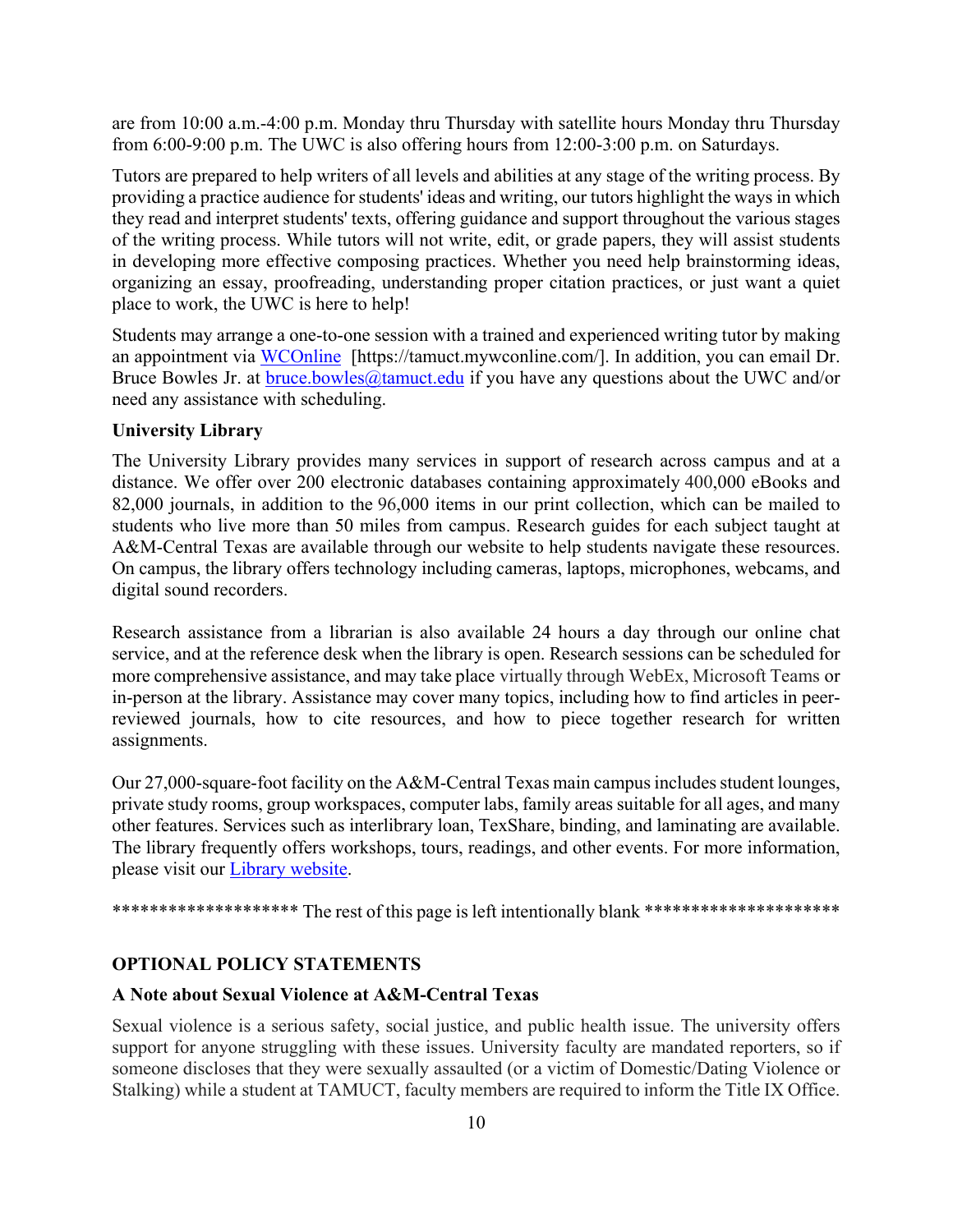If you want to discuss any of these issues confidentially, you can do so through Student Wellness and Counseling (254-501-5955) located on the second floor of Warrior Hall (207L).

Sexual violence can occur on our campus because predators often feel emboldened, and victims often feel silenced or shamed. It is incumbent on ALL of us to find ways to actively create environments that tell predators we don't agree with their behaviors and tell survivors we will support them. Your actions matter. Don't be a bystander; be an agent of change. For additional information on campus policy and resources visit the [Title IX webpage](about:blank) [\[https://www.tamuct.edu/compliance/titleix.html\]](about:blank).

## **Behavioral Intervention**

Texas A&M University-Central Texas cares about the safety, health, and well-being of its students, faculty, staff, and community. If you are aware of individuals for whom you have a concern, please make a referral to the Behavioral Intervention Team. Referring your concern shows you care. You can complete the [referral](about:blank) online [https://cm.maxient.com/reportingform.php?TAMUCentralTexas&layout\_id=2].

Anonymous referrals are accepted. Please see the [Behavioral Intervention Team](about:blank) website for more information [https://www.tamuct.edu/student-affairs/bat.html]. If a person's behavior poses an imminent threat to you or another, contact 911 or A&M-Central Texas University Police at 254- 501-5800.

## **OTHER POLICIES**

The instructor reserves the right to modify the course syllabus during the semester for the benefit of the students.

The instructor reserves the right to supplement materials presented in the text with additional course material that may help the students better understand a topic(s).

## **Copyright Notice**

Students should assume that all course material is copyrighted by the respective author(s). Reproduction of course material is prohibited without consent by the author and/or course instructor. Violation of copyright is against the law and Texas A&M University-Central Texas' Code of Academic Honesty. All alleged violations will be reported to the Office of Student Conduct.

Copyright. 2022 by Alex Burnett-Hayes at Texas A&M University-Central Texas, College of Business; 1001 Leadership Place, Killeen, TX 76549; 254-519-5437; Fax 254-501- 5825; [alex.burnett-hayes@tamuct.edu](mailto:alex.burnett-hayes@tamuct.edu)

## **GROUP DISCUSSION FORUM GRADING RUBRIC**

| Group Discussion Forum Grading Rubric |                             |                    |                            |  |  |
|---------------------------------------|-----------------------------|--------------------|----------------------------|--|--|
|                                       | Levels of Achievement       |                    |                            |  |  |
| Criteria                              | <b>Exceeds Expectations</b> | Meets Expectations | Does Not Meet Expectations |  |  |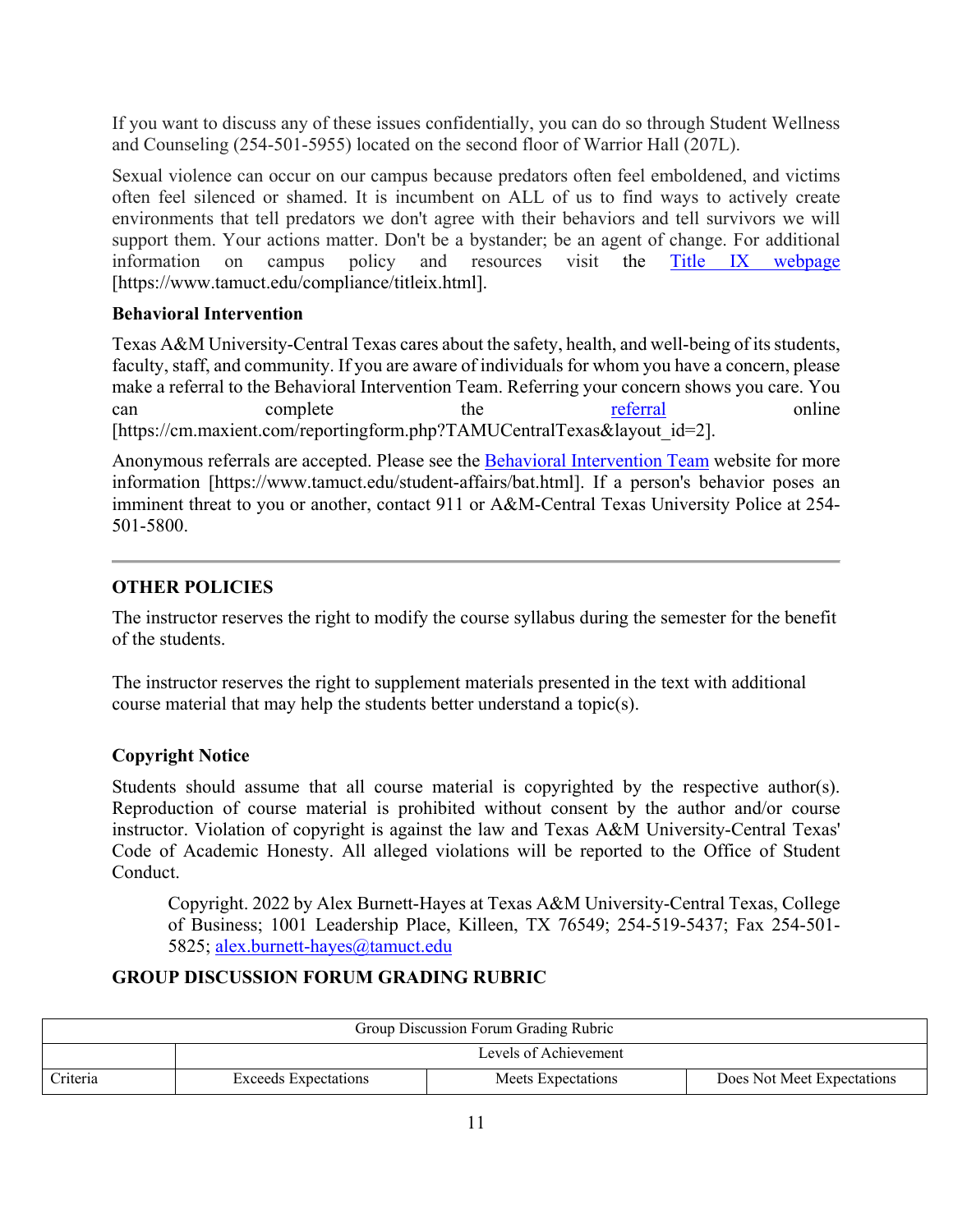| Spelling, Writing                                             | $1.5$ Points                                                                                                                                                                                                                                                                                                                                                                                                                                         | 0.75 Points                                                                                                                                                                                                                                                                                                                                                                       | 0 Points                                                                                                                                                                                                                                                                                                                                                                |
|---------------------------------------------------------------|------------------------------------------------------------------------------------------------------------------------------------------------------------------------------------------------------------------------------------------------------------------------------------------------------------------------------------------------------------------------------------------------------------------------------------------------------|-----------------------------------------------------------------------------------------------------------------------------------------------------------------------------------------------------------------------------------------------------------------------------------------------------------------------------------------------------------------------------------|-------------------------------------------------------------------------------------------------------------------------------------------------------------------------------------------------------------------------------------------------------------------------------------------------------------------------------------------------------------------------|
| Mechanics, and<br>Referencing<br>(Initial and Reply<br>posts) | Submits posts that contain no more<br>than two total errors in sentence<br>structure/grammar/spelling errors,<br>and the student uses APA 7th Edition<br>in-text citations and end references<br>for all information sources.                                                                                                                                                                                                                        | Submits posts that contain more than<br>two total errors in sentence<br>structure/grammar/spelling errors or<br>student cites some information sources<br>using APA 7th Edition in-text<br>citations and end references.                                                                                                                                                          | Submitted posts are written poorly<br>with numerous sentence<br>structure/grammar/spelling errors,<br>or the student does not use APA<br>7th Edition in-text citations and end<br>references to cite most or all of the<br>information sources.                                                                                                                         |
| Timeliness (Initial                                           | 1.5 Points                                                                                                                                                                                                                                                                                                                                                                                                                                           | 0.75 Points                                                                                                                                                                                                                                                                                                                                                                       | 0 Points                                                                                                                                                                                                                                                                                                                                                                |
| and Reply posts)                                              | The student successfully posted their<br>initial post 24 hours (Saturday by<br>11:55 p.m. CST) before the stated<br>due date, affording classmates time<br>to read and respond accordingly, and<br>posted a minimum of two reply posts<br>by the stated deadline (Sunday by<br>11:55 p.m. CST).                                                                                                                                                      | The student successfully submitted<br>their initial post and a minimum of<br>two reply posts by the stated due date<br>(Sunday by 11:55 p.m. CST).                                                                                                                                                                                                                                | The student did not successfully<br>submit their initial post or a<br>minimum of two reply posts by the<br>stated due date (Sunday by 11:55<br>p.m. CST).                                                                                                                                                                                                               |
| <b>Reply Posts</b>                                            | 7 Points                                                                                                                                                                                                                                                                                                                                                                                                                                             | 3.5 Points                                                                                                                                                                                                                                                                                                                                                                        | 0 Points                                                                                                                                                                                                                                                                                                                                                                |
|                                                               | A minimum of two reply posts<br>actively establishes a positive<br>learning environment and contributes<br>new information to the discussion<br>exhibiting a high-level understanding<br>of the materials.                                                                                                                                                                                                                                           | One reply post (out of a minimum of<br>two reply posts) actively establishes a<br>positive learning environment, or one<br>reply post contributes new information<br>to the discussion exhibiting a high-<br>level understanding of the materials.                                                                                                                                | Reply posts (out of a minimum of<br>two reply posts) do not actively<br>establish a positive learning<br>environment or do not contribute<br>new information to the discussion.                                                                                                                                                                                         |
| <b>Initial Post</b>                                           | 10 Points                                                                                                                                                                                                                                                                                                                                                                                                                                            | 5 Points                                                                                                                                                                                                                                                                                                                                                                          | 0 Points                                                                                                                                                                                                                                                                                                                                                                |
|                                                               | The initial post displays an excellent,<br>well-researched understanding of the<br>materials and underlying concepts,<br>including the correct use of<br>terminology. The initial post<br>incorporates at least one outside<br>resource (relevant research) to<br>support important points (requires<br>APA 7 <sup>th</sup> Edition in-text citation and<br>end reference - See Spelling, Writing<br>Mechanics, and Referencing Rubric<br>Criteria). | The initial post repeats and<br>summarizes basic, correct<br>information, or the initial post does<br>not incorporate at least one outside<br>resource (relevant research source)<br>with appropriate APA 7 <sup>th</sup> Edition in-<br>text citation and end reference to<br>support important points (See<br>Spelling, Writing Mechanics, and<br>Referencing Rubric Criteria). | The initial post is superficial<br>without supporting statements, and<br>the initial post does not incorporate<br>at least one outside resource<br>(relevant research) to reinforce<br>important points with appropriate<br>APA 7 <sup>th</sup> Edition in-text citation and<br>end reference (See Spelling,<br>Writing Mechanics, and<br>Referencing Rubric Criteria). |

# **CASE STUDY WAYPOINT #5 GRADING RUBRIC**

| Case Study Waypoint #5 Grading Rubric |                             |                    |                               |  |  |
|---------------------------------------|-----------------------------|--------------------|-------------------------------|--|--|
|                                       | Levels of Achievement       |                    |                               |  |  |
| Criteria                              | <b>Exceeds Expectations</b> | Meets Expectations | Does Not Meet<br>Expectations |  |  |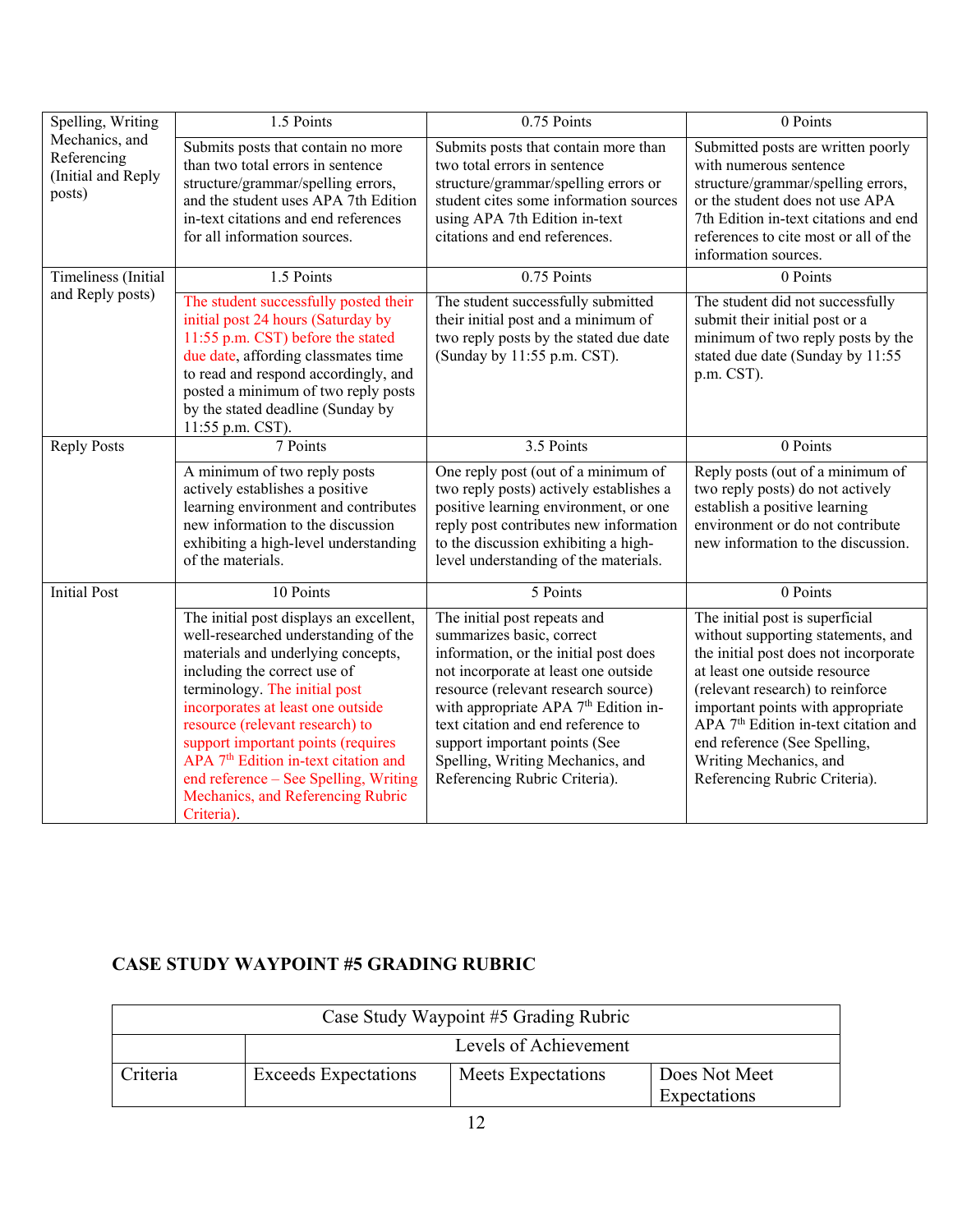| Integration of | 10 Points                                                                                                                                                                                                                                                                                | 5 Points                                                                                                                                                                                                                                                       | 2 Points                                                                                                                                                                                                                                                           |
|----------------|------------------------------------------------------------------------------------------------------------------------------------------------------------------------------------------------------------------------------------------------------------------------------------------|----------------------------------------------------------------------------------------------------------------------------------------------------------------------------------------------------------------------------------------------------------------|--------------------------------------------------------------------------------------------------------------------------------------------------------------------------------------------------------------------------------------------------------------------|
| Knowledge      | The case study<br>demonstrates that the<br>author fully understands<br>and has applied concepts<br>learned in the course.<br>Concepts are integrated<br>into the writer's own<br>insights. The writer<br>provides concluding<br>remarks that show<br>analysis and synthesis<br>of ideas. | The case study<br>demonstrates that the<br>author, for the most<br>part, understands and<br>has applied concepts<br>learned in the course.<br>Some of the<br>conclusions, however,<br>are not supported in the<br>body of the case study.                      | The case study<br>demonstrates that the<br>author, to a certain<br>extent, understands<br>and has applied<br>concepts learned in the<br>course.                                                                                                                    |
| Depth of       | 10 Points                                                                                                                                                                                                                                                                                | 5 Points                                                                                                                                                                                                                                                       | 1.75 Points                                                                                                                                                                                                                                                        |
| Discussion     | In-depth discussion $&$<br>elaboration in all<br>sections of the case<br>study.                                                                                                                                                                                                          | In-depth discussion $&$<br>elaboration in most<br>sections of the case<br>study.                                                                                                                                                                               | In-depth discussion $&$<br>elaboration in some<br>sections of the case<br>study.                                                                                                                                                                                   |
| Cohesiveness   | 9 Points                                                                                                                                                                                                                                                                                 | 4.5 Points                                                                                                                                                                                                                                                     | 1.75 Points                                                                                                                                                                                                                                                        |
|                | Ties together<br>information from all<br>sources. Case study<br>flows from one issue to<br>the next without the<br>need for headings.<br>Author's writing<br>demonstrates an<br>understanding of the<br>relationship among<br>material obtained from<br>all sources.                     | For the most part, ties<br>together information<br>from all sources. Case<br>study flows with only<br>some disjointedness.<br>Author's writing<br>demonstrates an<br>understanding of the<br>relationship among<br>some material obtained<br>from all sources. | Sometimes ties<br>together information<br>from all sources. Case<br>study does not flow -<br>disjointedness is<br>apparent.<br>Author's writing does<br>not demonstrate an<br>understanding of the<br>relationship among<br>material obtained from<br>all sources. |
| Sources        | 7 Points                                                                                                                                                                                                                                                                                 | 3.5 Points                                                                                                                                                                                                                                                     | 1.75 Points                                                                                                                                                                                                                                                        |
|                | At least 10 credible<br>sources (peer-review<br>journal articles,<br>scholarly books,<br>authoritative websites).<br>Sources include both<br>general background                                                                                                                          | Less than 10 credible<br>sources (peer-review<br>journal articles,<br>scholarly books,<br>authoritative websites)<br>but more than seven<br>credible sources.                                                                                                  | Fewer than 7 credible<br>sources (peer-review<br>journal articles,<br>scholarly books,<br>authoritative websites)<br>but more than seven<br>credible sources.                                                                                                      |